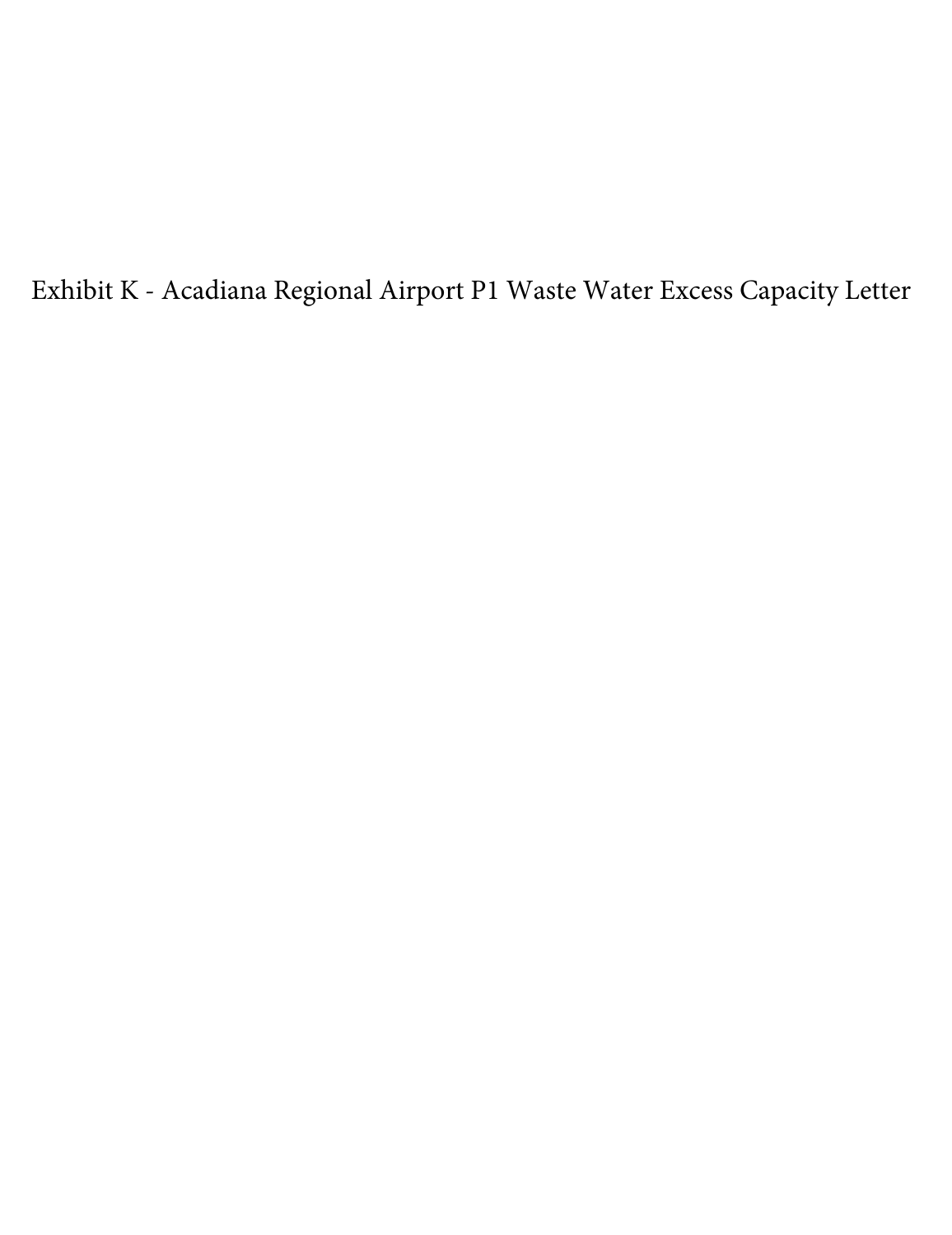| From:    | David Moore                           |
|----------|---------------------------------------|
| To:      | Zach Hager                            |
| Subject: | RE: Peak Load on waste water facility |
| Date:    | Tuesday, November 04, 2014 4:59:06 PM |

Actually, the average daily use from the Airport is only about 440,000 gallons per day at this time. The 600,000 per day quoted in Mr. Devillier's letter was an estimate of flow which was intended to be on the high side of the actual use.

The peak volume of sewage pumped from the airport to the City plant is approximately 2.75 million gallons for one day during a large rainfall event in July of this year.

Let me know if you need any additional information.

David Moore

## **Freyou, Moore and Associates, Inc.**

Civil Engineering and Land Surveying 1833 East Main Street New Iberia, LA 70560

Phone: (337) 365-9535 FAX: (337) 367-8131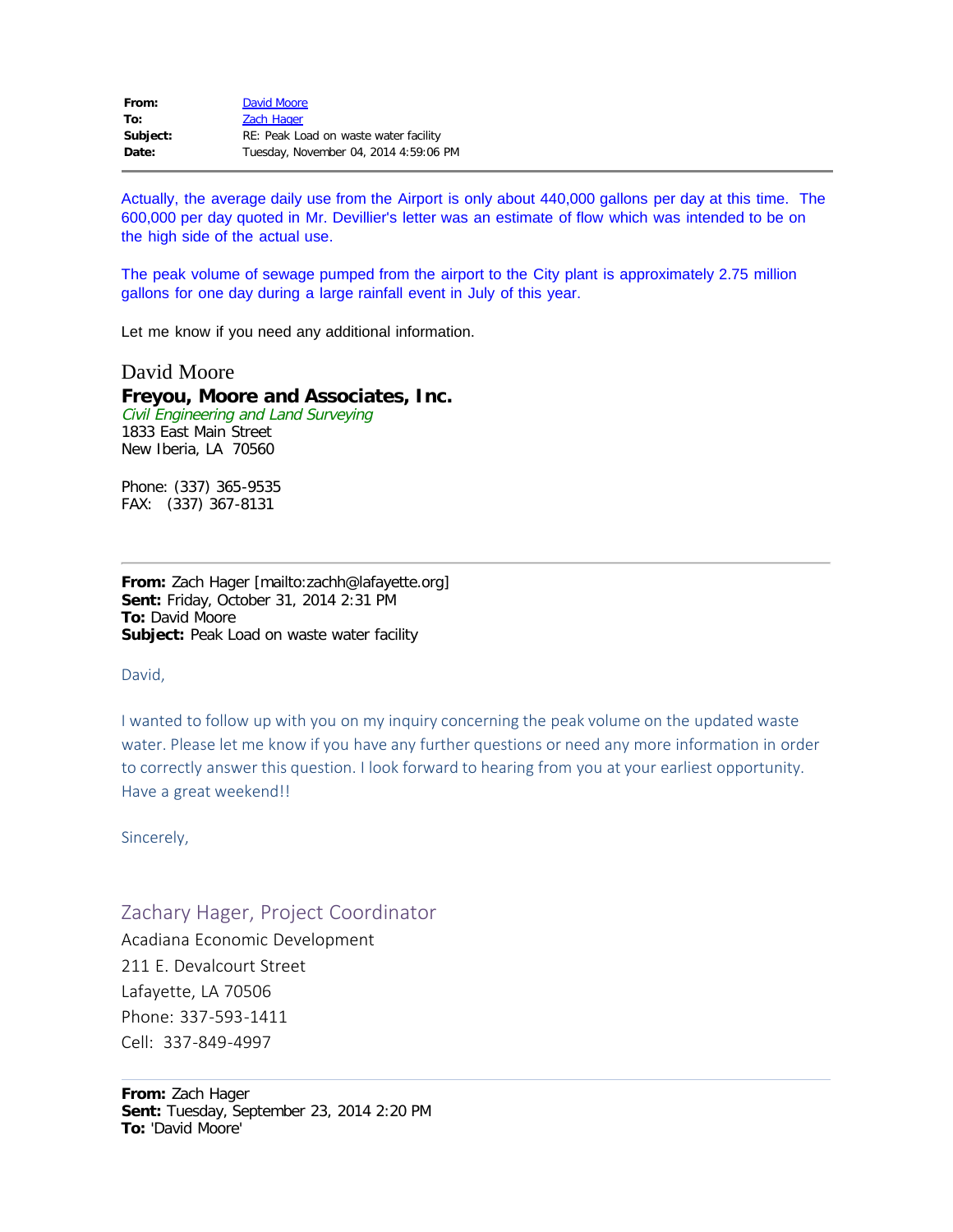## **SEWERAGE DISTRICT NO. I** OF IBERIA PARISH

**RONNIE L. BOUDREAUX** Chairman

> **BENNY MENARD** Vice-Chairperson

JOSEPH M. GONZALEZ, SR. **Executive Director** 



**2617 NORTHSIDE ROAD SUITE 100** NEW IBERIA, LOUISIANA 70563-0953  $(337) 369 - 4413$ FAX (337) 369-4419 www.iberiaparishgovernment.com

August 28, 2013

Mr. Jason Devillier Iberia Parish Airport Authority 1404 Hangar DR New Iberia, LA 70560

RE: Acadiana Regional Airport - Prime Property "P1" - Wastewater Treatment Service Provider

To whom it concerns:

As per your request, we were asked to provide information of Wastewater Treatment Services and ability to service the Prime Property between Avex and Air Logistics at the Acadiana Regional Airport. It is our understanding that this information is going to be used in certifying this property for the Acadiana Regional Airport in an effort to solicit potential clients to lease the property.

There is a Wastewater Pump Station across the street, (Industrial Drive) from the P1 Prime Property, (approximately 60 feet). This Pump Station is currently connected via Force Main to the Pump Station #1. This Pump Station currently has excess capability of 108,000 GPD.

Sewerage District No. 1 of Iberia Parish (Current Wastewater Treatment Provider) is currently in the process of rehabilitating Lift Stations and Force Mains at the Acadiana Regional Airport. Referenced attached plan illustrating New SS-FM (Sewer Service - Forced Main) from "Pump Station #1" located at the Acadiana Regional Airport and ending at "Tie in to CNI Headworks" located at the City of New Iberia processing facility. Reference attached Bid Tabulation Sheets dated May 2, 2013 for construction cost to complete the improvements. Construction is currently scheduled to start on September 09, 2013.

**BOARD MEMBERS STEVE FREMIN LORY P. SEGURA FREDERICK T. WILLIAMS**